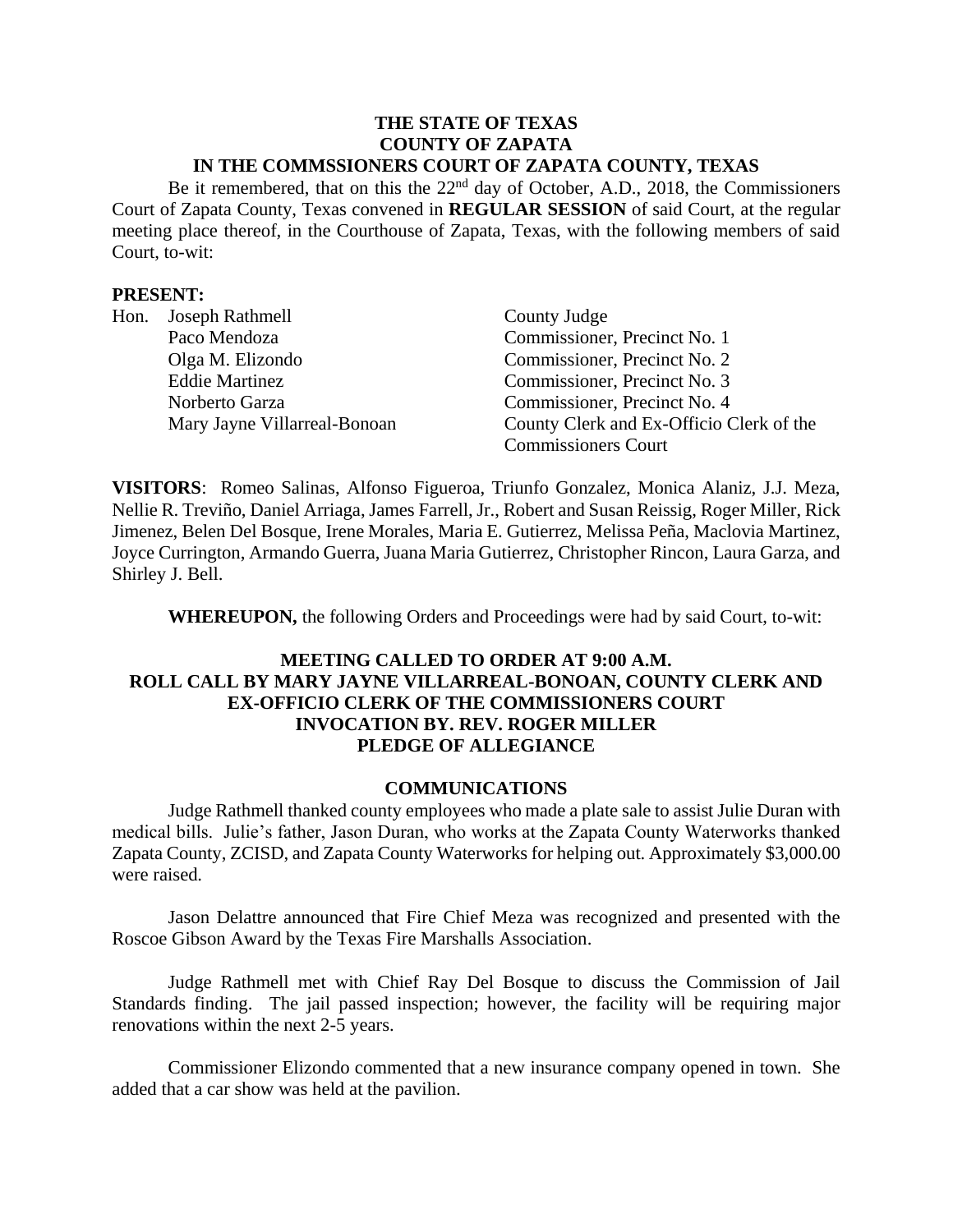#### **ORDER APPROVING INVOICES**

Motion was made by Commissioner Mendoza, seconded by Commissioner Garza, to approve invoices as presented by Triunfo Gonzalez.

The above motion, being put to a vote, was approved by the affirmative vote of all members of the Court.

# **ORDER APPROVING CHECKS ISSUED**

Motion was made by Commissioner Martinez, seconded by Commissioner Garza, to approve checks issued as requested by Hon. Romeo Salinas, County Treasurer.

The above motion, being put to a vote, was approved by the affirmative vote of all members of the Court.

# **BOYS AND GIRLS CLUB REPORT**

Ramona Martinez gave a brief report on the Boys and Girls Club. (Report is attached for the record.)

# **ORDER APPROVING IMPROVEMENTS AT THE ZAPATA COUNTY MUSEUM**

Motion was made by Commissioner Mendoza, seconded by Commissioner Elizondo, to approve improvements to the Zapata County Museum; they will start with the fence, other improvements will be dealt with in the future as requested by Hon. Joe Rathmell, County Judge.

The above motion, being put to a vote, was approved by the affirmative vote of all members of the Court.

# **NO ACTION WAS TAKEN ON THE FOLLOWING ITEM**

10. To approve and clarify access points from county right of way to IBWC land as requested by Hon. Joe Rathmell, County Judge.

Discussion: The county's jurisdiction ends where the street ends. This is a civil dispute, not a county matter. Shirley Bell presented an incident report to the Court.

# **ORDER TO TABLE REQUEST BY COMMISSIONER MENDOZA REGARDING REQUEST TO USE OSWALDO & JUANITA RAMIREZ EXHIBIT HALL FOR COWBOY FAST DRAW ASSOCIATION TEXAS CIRCUIT SHOOTOUT**

Motion was made by Commissioner Garza, seconded by Commissioner Martinez, to table request by Commissioner Mendoza regarding request to use the Oswaldo & Juanita Ramirez Exhibit Hall for the Cowboy Fast Draw Association Texas Circuit Shootout on Saturday, January 12, 2019 as requested by Hon. Paco Mendoza, Commissioner Pct. 1.

The above motion, being put to a vote, was approved by the affirmative vote of all members of the Court.

## **ORDER APPROVING ESTABLISHING A LINE OF CREDIT WITH ZAPATA NATIONAL BANK FOR PURCHASE OF EQUIPMENT FOR SPECIAL ROAD AND BRIDGE DEPARTMENT**

Motion was made by Commissioner Mendoza, seconded by Commissioner Martinez, to approve to establish a line of credit in the amount of \$500,000.00 with Zapata National Bank for the purchase of equipment for Special Road and Bridge Department as requested by Hon. Joe Rathmell, County Judge.

The above motion, being put to a vote, was approved by the affirmative vote of all members of the Court.

| 2018 10 22 Minutes    |        |
|-----------------------|--------|
| Minute.<br>10.22.2018 | Page 2 |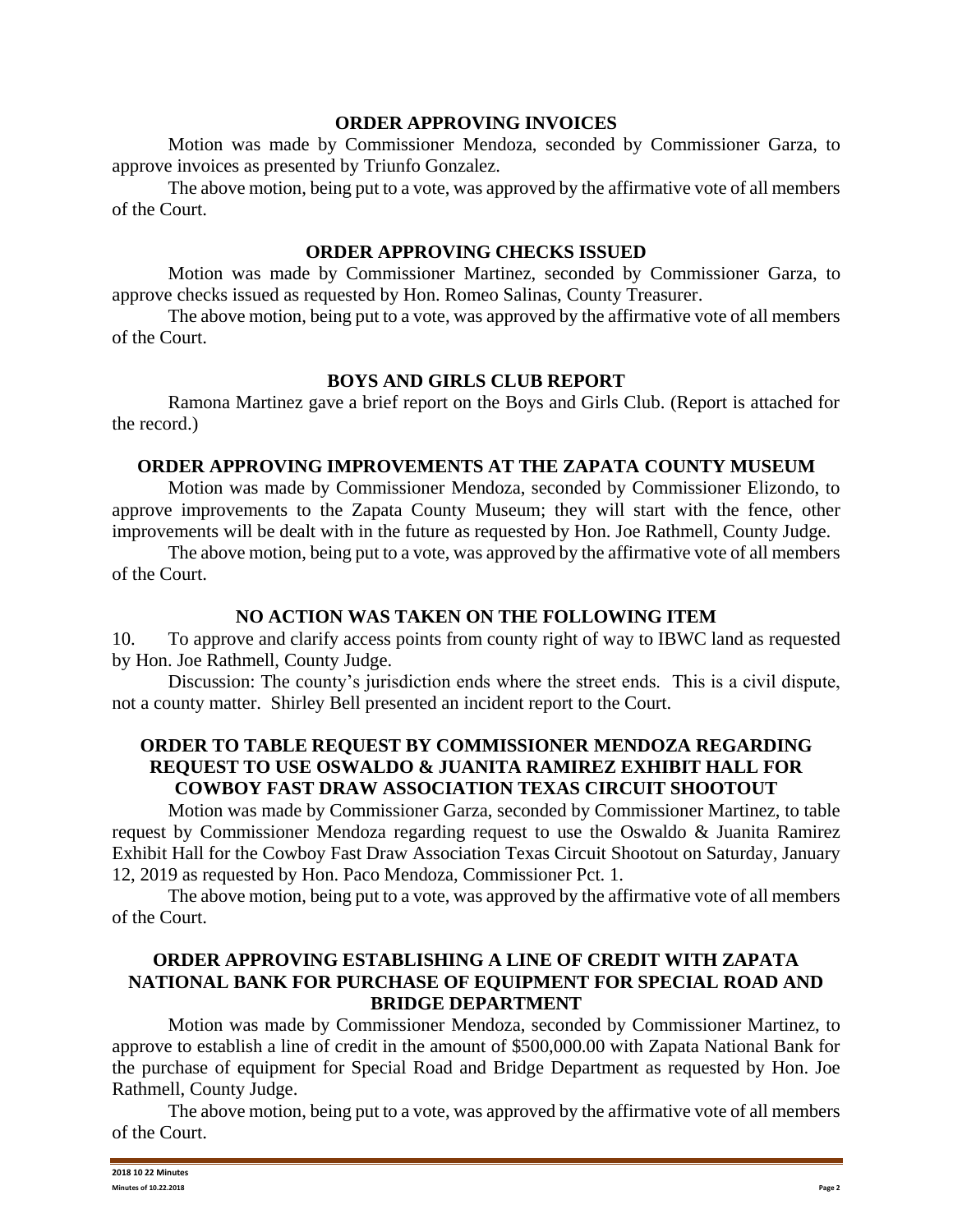### **ORDER APPROVING PURCHASE OF 2 ZERO-TURN MOWERS**

Motion was made by Commissioner Martinez, seconded by Commissioner Mendoza, to approve to purchase 2 Zero-Turn mowers using line item 15-621-456 – Repairs and Maintenance, Special Roads and Bridge as requested by Hon. Olga M. Elizondo, Commissioner Pct. 2.

The above motion, being put to a vote, was approved by the affirmative vote of all members of the Court.

## **ORDER APPROVING REPAIRS AT JUSTICE OF THE PEACE PRECINCT 2 OFFICE BUILDING EXTERIOR**

Motion was made by Commissioner Mendoza, seconded by Commissioner Garza, to approve repairs of the Justice of the Peace Precinct 2 office building exterior. Material and labor in the amount of \$4,420 as quoted by Jorge Mendoza Construction, to be paid out of Building Maintenance line item as requested by Hon. Juana Maria Gutierrez, Justice of the Peace Pct. 2.

The above motion, being put to a vote, was approved by the affirmative vote of all members of the Court.

# **ORDER APPROVING PURCHASE OF MATERIALS TO REPAIR EXTERIOR OF JUSTICE OF THE PEACE PRECINCT 2 OFFICE**

Motion was made by Commissioner Elizondo, seconded by Commissioner Mendoza, to approve the purchase of material to repair the exterior of Justice of the Peace Precinct 2 office in the amount of \$10,213.80, to be paid out of Courthouse Security as requested by Hon. Juana Maria Gutierrez, Justice of the Peace Pct. 2.

The above motion, being put to a vote, was approved by the affirmative vote of all members of the Court.

# **ORDER APPROVING RESIGNATION OF MIGUEL A. GUERRERO AND ALLOW CHIEF MEZA TO HIRE**

Motion was made by Commissioner Garza, seconded by Commissioner Mendoza, to approve and accept the resignation from Miguel A. Guerrero and to allow Chief Meza to hire as requested by Fire Chief J.J. Meza, Fire Department.

The above motion, being put to a vote, was approved by the affirmative vote of all members of the Court.

# **ORDER APPROVING REQUEST FOR BID PROPOSALS FOR REPAIR TO FALCON NUTRITION CENTER AND ZAPATA COMMUNITY CENTER**

Motion was made by Commissioner Garza, seconded by Commissioner Mendoza, to approve request for bid proposals for repairs to the Falcon Nutrition Center and Zapata Community Center, and to put together a priority list of buildings that need repairs as requested by Nellie R. Treviño, Personnel Director.

The above motion, being put to a vote, was approved by the affirmative vote of all members of the Court.

### **COMMUNICATIONS**

Judge Rathmell announced that Amusement Redemption owner Mr. Jimenez, is going to match \$3,000 for Julie Duran.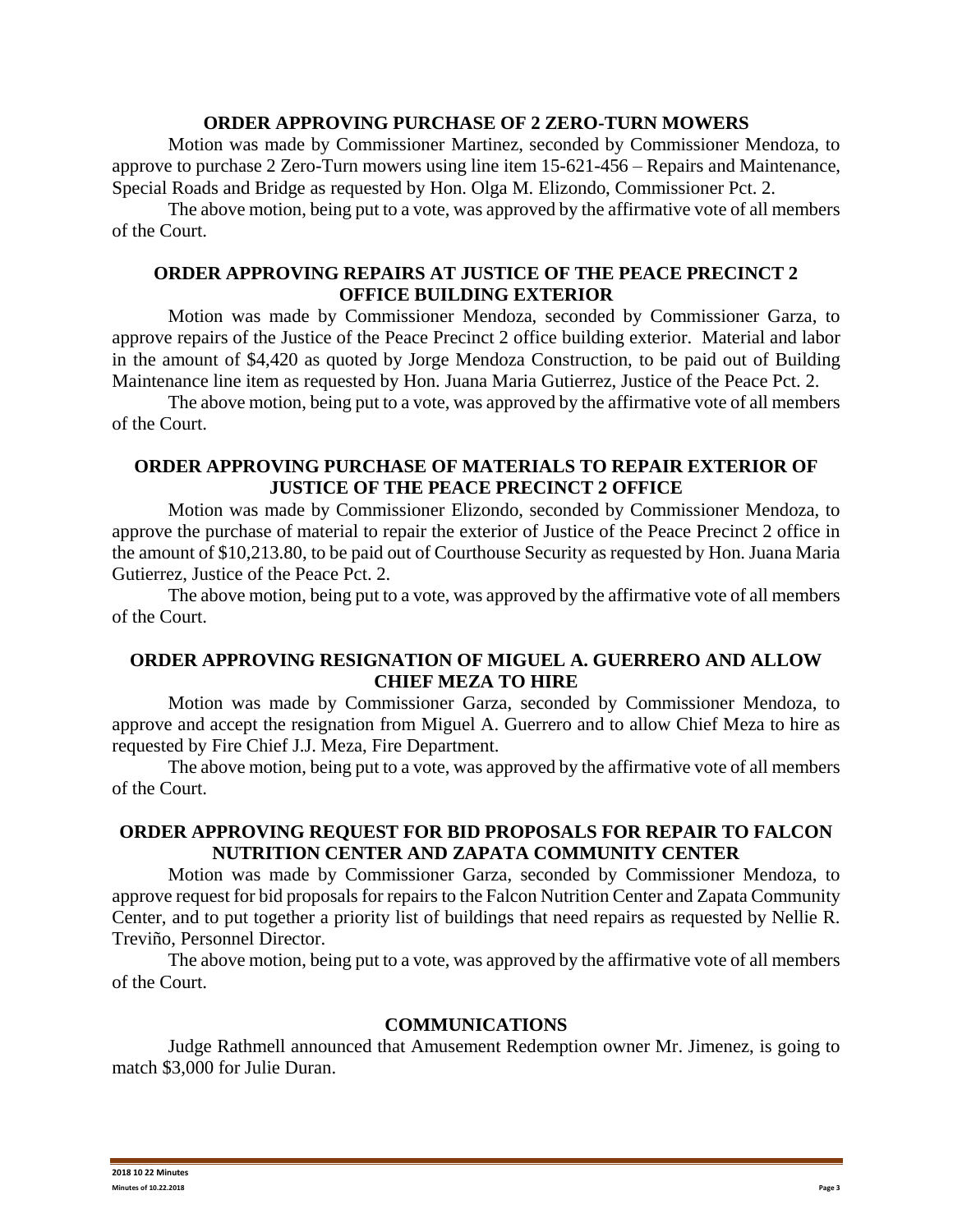### **ORDER APPROVING SECURITY SYSTEM FOR JUSTICE OF THE PEACE PRECINCT 4**

Motion was made by Commissioner Mendoza, seconded by Commissioner Martinez, to approve the proposal for a security system in the form of digital cameras for Justice of the Peace Pct. 4 as requested by Hon. Norberto Garza, Commissioner Pct. 4.

The above motion, being put to a vote, was approved by the affirmative vote of all members of the Court.

## **ORDER APPROVING A ONE YEAR CREDIT TO ZCISD IN THE AMOUNT OF \$591.53**

Motion was made by Commissioner Mendoza, seconded by Commissioner Garza, to approve a one year credit only to ZCISD in the amount of \$591.53 for over payment due to water meter charges since 2006 after the demolition of Zapata South Elementary School as requested by Carlos Treviño, Water Plant Director.

The above motion, being put to a vote, was approved by the affirmative vote of all members of the Court.

# **ORDER APPROVING TEMPORARY CLOSURE OF STREETS IN SAN YGNACIO FOR HAUNTED HOUSE**

Motion was made by Commissioner Garza, seconded by Commissioner Elizondo, to approve the temporary closure of Uribe Street between Agua Ave. and Gutierrez Street and Gutierrez Street between Uribe Street and Washington Ave. in San Ygnacio on October 30-31 from 6 p.m. – 11 p.m. for the San Ygnacio Haunted House as requested by Christopher Rincon, San Ygnacio Festival Coalition Committee.

The above motion, being put to a vote, was approved by the affirmative vote of all members of the Court.

### **ORDER APPROVING TRANSFER OF SAUL BURUATO, JR. FROM RECYCLING DEPARTMENT TO ENVIRONMENTAL DEPARTMENT**

Motion was made by Commissioner Martinez, seconded by Commissioner Garza, to approve transfer of Saul Buruato, Jr., from slot #3 in the Recycling Department to slot #8 in the Environmental Department as requested by Guillermo Saenz, Environmental Department.

The above motion, being put to a vote, was approved by the affirmative vote of all members of the Court.

### **ORDER APPROVING TO HIRE JOE JUAREZ AT RECYCLING DEPARTMENT**

Motion was made by Commissioner Mendoza, seconded by Commissioner Garza, to approve to hire Joe Juarez as temporary employee (probationary period), at the rate of \$8.50 per hour in slot #3 in the Recycling Department as requested by Guillermo Saenz, Environmental Department.

The above motion, being put to a vote, was approved by the affirmative vote of all members of the Court.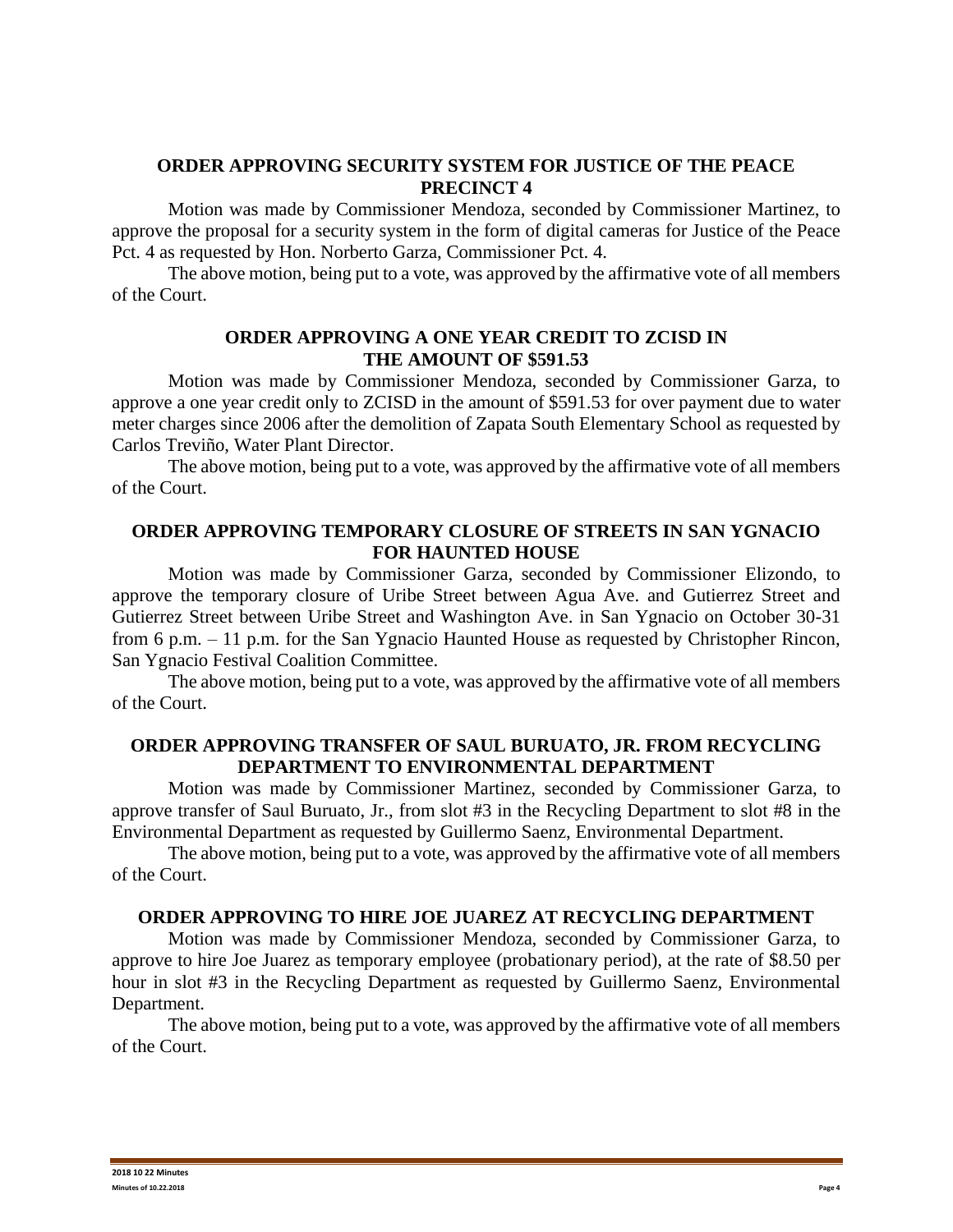## **ORDER APPROVING TO TABLE REQUEST BY MANUEL GONZALEZ REGARDING REQUEST TO REPLAT J.L. GUEVARA SUBDIVISION**

Motion was made by Commissioner Garza, seconded by Commissioner Mendoza, to table request by Manuel Gonzalez regarding request to re-plat J.L. Guevara Subdivision as requested by Manuel Gonzalez, Premier Engineering.

The above motion, being put to a vote, was approved by the affirmative vote of all members of the Court.

# **ORDER APPROVING PAYMENT OF INVOICE AND STATUS REVIEW FOR CDBG 7216511 – 3 RD, 4TH, AND 7TH STREET IMPROVEMENT PROJECT**

Motion was made by Commissioner Garza, seconded by Commissioner Mendoza, to approve payment of invoice in the amount of \$90,923.83 payable to RapidHaul, LLC for work performed on the CDBG 7216511 for 3<sup>rd</sup>, 4<sup>th</sup>, and 7<sup>th</sup> Street Improvements Project as requested by Manuel Gonzalez, Premier Engineering. Work is 60% complete and asphalt is being removed on 3 rd Street.

The above motion, being put to a vote, was approved by the affirmative vote of all members of the Court.

# **ORDER APPROVING PAYMENT OF INVOICE FOR REPLACEMENT OF GALVANIZED TANK FOR SAN YGNACIO WATER PLANT PROJECT**

Motion was made by Commissioner Mendoza, seconded by Commissioner Martinez, to approve payment of invoice in the amount of \$12,673.00 payable to Guzman – Juarez Backhoe Services for replacement of galvanized tank for the San Ygnacio Water Plant Project and approve invoices as requested by Manuel Gonzalez, Premier Engineering.

The above motion, being put to a vote, was approved by the affirmative vote of all members of the Court.

# **ORDER APPROVING PAYMENT OF INVOICE FOR FALCON MESA PAVING PROJECT**

Motion was made by Commissioner Garza, seconded by Commissioner Martinez, to approve payment of invoice in the amount of \$8,000.00 payable to Premier Engineering for work performed on the Falcon Mesa Paving Project and approve invoices as requested by Manuel Gonzalez, Premier Engineering.

The above motion, being put to a vote, was approved by the affirmative vote of all members of the Court.

# **ORDER APPROVING REQUEST FOR USE OF ZAPATA COUNTY PAVILION FOR ZAPATA HIGH SCHOOL MARIACHI PROGRAM**

Motion was made by Commissioner Garza, seconded by Commissioner Mendoza, to approve use of the Zapata County Pavilion for the Zapata High School Mariachi Program on December 1, 2018 as requested by Manuel Gonzalez, Mariachi Booster Club.

The above motion, being put to a vote, was approved by the affirmative vote of all members of the Court.

# **ORDER APPROVING AGREEMENT WITH USDA/APHIS FEVER TICK ERADICATION PROGRAM FOR USE OF COUNTY OWNED LAND**

Motion was made by Commissioner Garza, seconded by Commissioner Mendoza, to approve agreement with USDA/APHIS Fever Tick Eradication Program for the use of county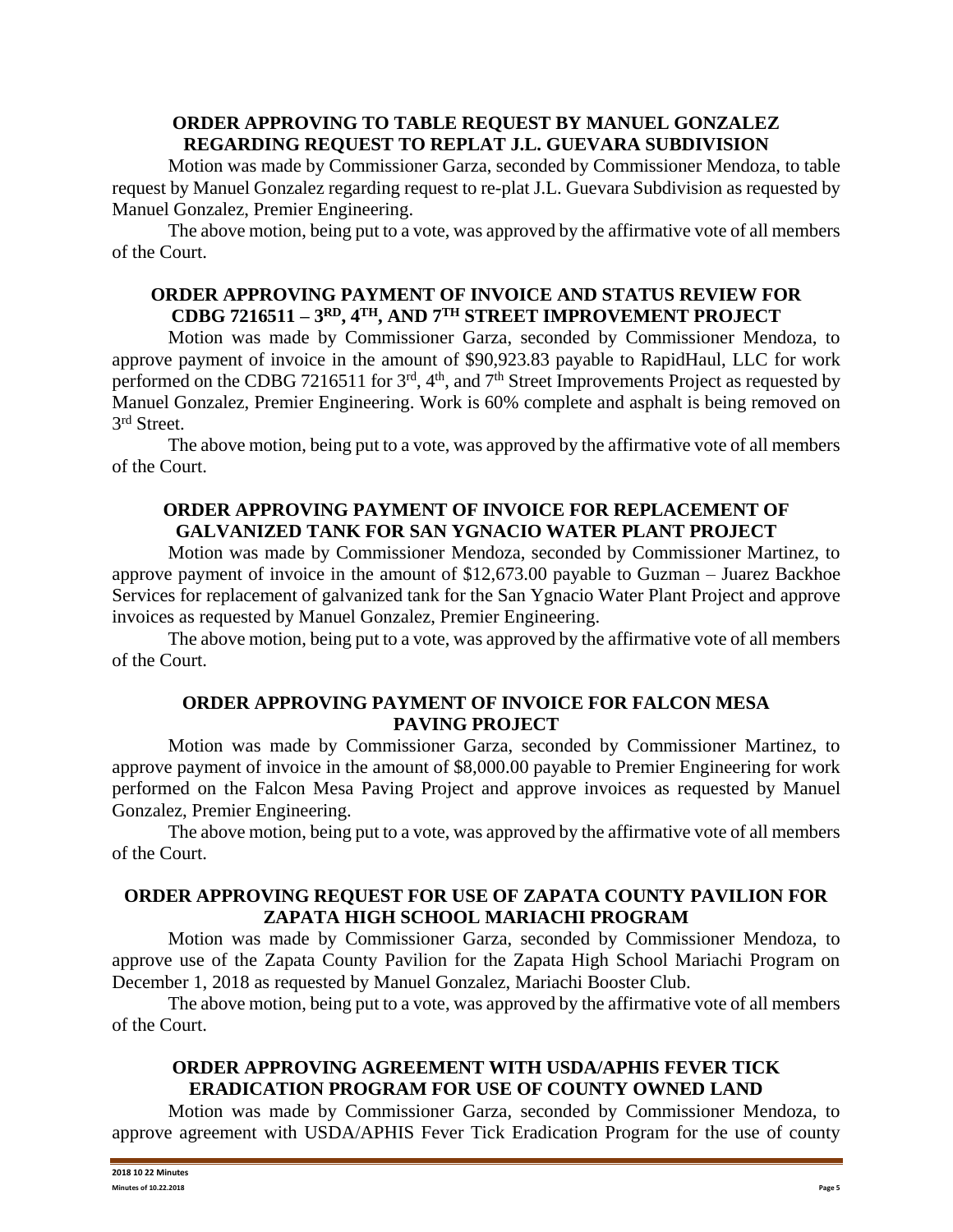owned land on Carla Street between 8<sup>th</sup> and 7<sup>th</sup> Avenues, at no cost to the county, as requested by Hon. Joe Rathmell, County Judge, at no cost to the County. At expiration of contract any structures on the land will belong to the County.

The above motion, being put to a vote, was approved by the affirmative vote of all members of the Court.

# **ORDER APPROVING INSTALLATION OF STREET LIGHTS**

Motion was made by Commissioner Garza, seconded by Commissioner Martinez, to approve installation of street light at the following locations:

a. 206 S. 8th Street (E Flores Addition, Block 23, Lot 22)

b. 390 Gonzalez Street (Falcon Shores Unit, Block 8, Lot 17)

as requested by Hon. Paco Mendoza, Commissioner Pct. 1.

The above motion, being put to a vote, was approved by the affirmative vote of all members of the Court.

Motion was made by Commissioner Garza, seconded by Commissioner Martinez, to approve installation of street light at the following locations:

- a. 316 Military Point
- b. 5414 Mission Lane
- c. 5308 Victoria Lane
- d. 5222 Peña Lane
- e. 5324 McAllen Lane
- f. 5209 Simon Lane
- g. 779 FM 496
- h. N. Laredo Lane

as requested by Hon. Eddie Martinez, Commissioner Pct. 3.

The above motion, being put to a vote, was approved by the affirmative vote of all members of the Court.

Motion was made by Commissioner Garza, seconded by Commissioner Martinez, to approve installation of street light at the following locations:

- a. 906 Roma Ave.
- b. 1905 Brazos
- c. 1201 Roma Ave.
- d. 405 Roma Ave.
- e. 1307 Juarez
- f. 607 Zapata Ave.
- g. 805 Falcon
- h. 1406 Zapata Ave.

as requested by Hon. Norberto Garza, Commissioner Pct. 4.

The above motion, being put to a vote, was approved by the affirmative vote of all members of the Court.

# **ORDER APPROVING RESOLUTION IN SUPPORT OF FY 2019 INDIGENT DEFENSE FORMULA GRANT**

Motion was made by Commissioner Mendoza, seconded by Commissioner Garza, to approve a resolution in support of the FY 2019 Indigent Defense Formula Grant as requested by Hon. Joe Rathmell, County Judge.